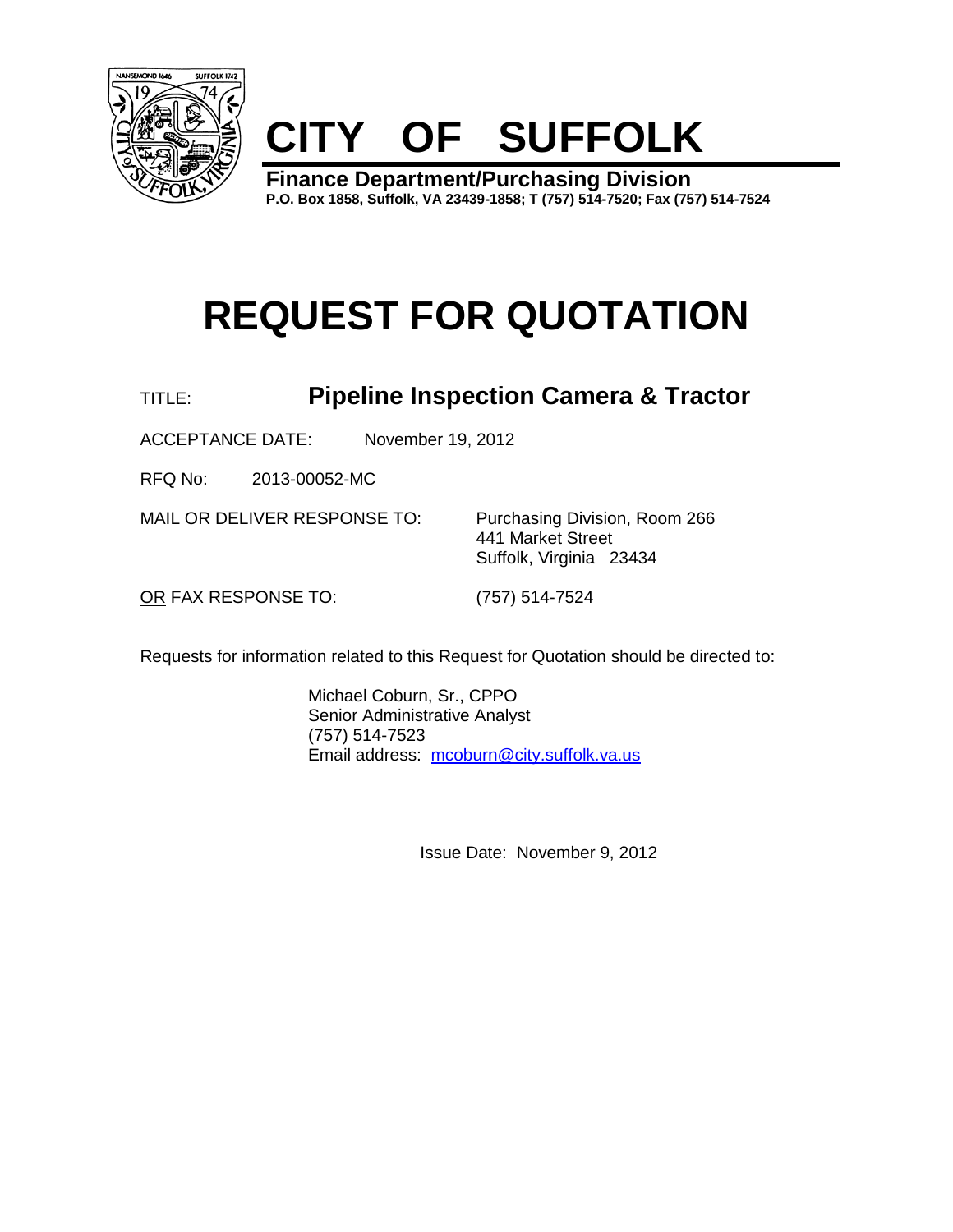# **REQUEST FOR QUOTATION**

# **Pipeline Inspection Camera & Tractor**

## **1.0 PURPOSE**

The intent of this Request for Quotation is to purchase an Aries Pathfinder, or approved equal, video pipeline inspection system for the Department of Public Utilities to be delivered FOB destination City of Suffolk Fleet Management Facility, 120 Forest Glen Drive, Suffolk, Virginia 23434 in accordance with all specifications, terms, and conditions herein.

## **2.0 COMPETITION INTENDED**

It is the City's intent that this Request for Quotation (RFQ) permits competition. It shall be the bidder's responsibility to advise the Buyer if any language requirement, specification, etc., or any combination thereof, inadvertently restricts or limits the requirements stated in this RFQ to a single source.

### **3.0 SPECIFICATIONS:**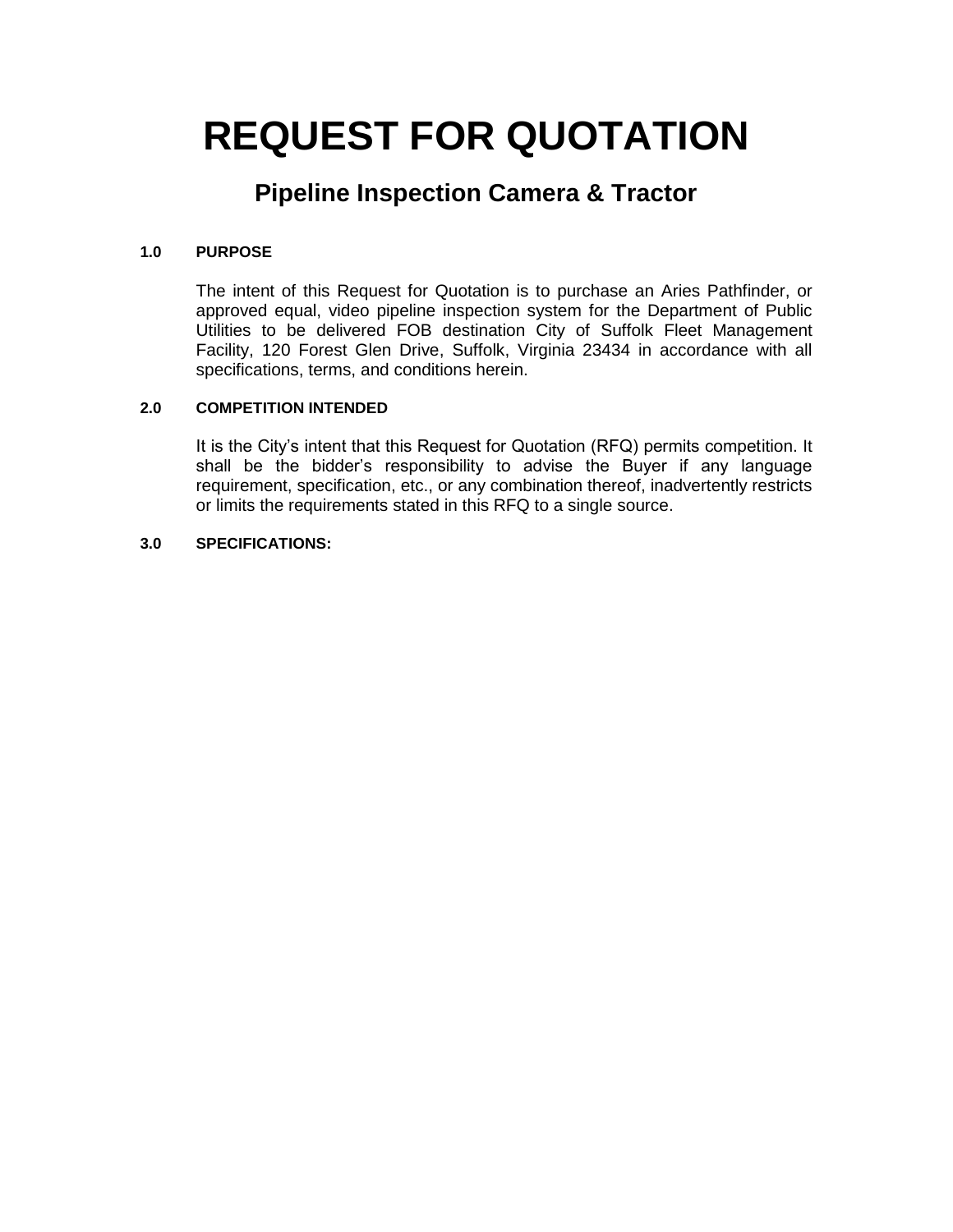

# **City of Suffolk, VA**

**Technical Specifications**

For A

**Portable Pipeline Television Inspection System**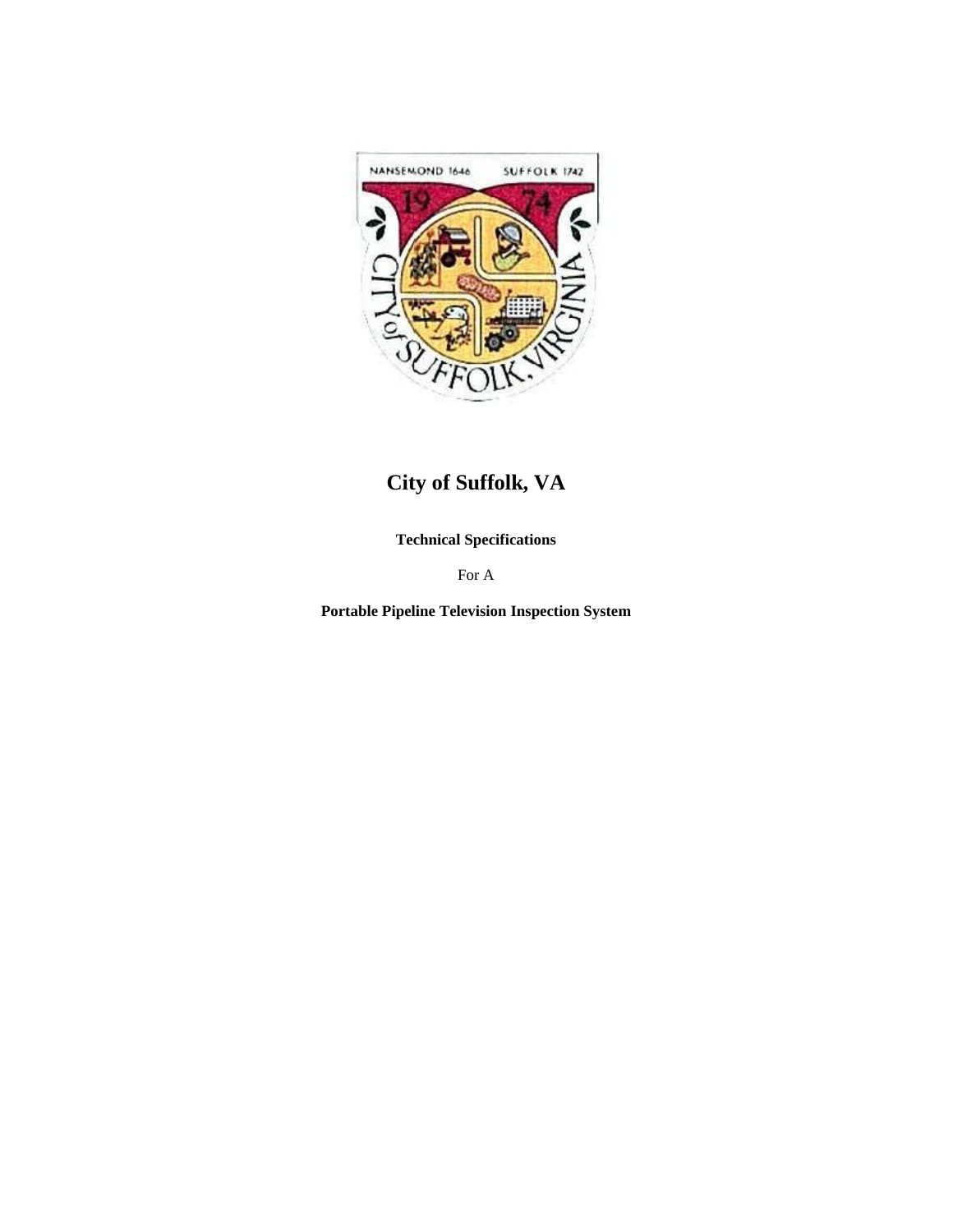### **Intent**

It is the intent of this specification to provide for the purchase of one (1) complete portable color television inspection system, ready for operation. The system shall be capable of inspecting relined 6" to 24" pipes and sewer lines. The system shall include a pan and tilt color television camera having infinite axial rotation, 1000' of multi-conductor cable, and a tractor camera carriage. The system will be used for the inspection of underground infrastructure assets from a single access point.

The City of Suffolk has evaluated different types of television inspection systems and has determined that this product is best suited for the City's needs regarding safety, quality, and standards of performance. This specification is not to be interpreted as restrictive, but rather as a measure of the safety, reliability, and performance against which all television inspection systems will be compared.

In comparing proposals, consideration will not be confined to price only. The successful bidder will be the one whose product is judged to best serve the interests of the City when price, product, safety, and delivery are considered. The City of Suffolk reserves the right to reject any or all bids or any part thereof, and to waive any minor technicalities. A contract will be awarded to the bidder submitting the lowest responsible bid meeting the requirements of this specification.

### **Equivalent Product**

Bids will be accepted for consideration on any make or model that is equal or superior to the television inspection system specified. Decisions of equivalency will be at the sole interpretation of the City of Suffolk. A blanket statement that equipment proposed will meet all requirements will not be sufficient to establish equivalence. Original manufacturer's brochures of the proposed unit are to be submitted with the proposal. All modifications made to the standard production unit described in the manufacturer's brochures must be certified to have been in prior successful use through the submission of a minimum of three references to be included in the proposal. Failure to submit references for non-standard units will deem the proposal "non-responsive" and will be rejected without further review. If requested by the City, the bidder must be prepared to demonstrate a unit similar to the one proposed.

#### **Interpretations**

In order to be fair to all bidders, no oral interpretations will be given to any bidder as to the meaning of the specification documents or any part thereof. Any request for such consideration shall be made in writing to the City of Suffolk. Based upon such inquiry, the City may choose to issue an addendum to the specifications.

### **General**

The specification herein states the minimum requirements of the City. All bids must be regular in every aspect. Unauthorized conditions, limitations, or provisions shall be cause for rejection. The City of Suffolk will consider as "irregular" or "non-responsive" and reject any bid not prepared and submitted in accordance with the specifications, or any bid lacking sufficient technical literature to enable the City to make a reasonable determination of compliance to the specifications.

### **Deviations**

It shall be the bidder's responsibility to carefully examine each item of the specification. Failure to offer a completed bid or failure to respond to each section of the technical specification (YES / NO) will cause the proposal to be rejected without further review as "non-responsive." All exceptions and/or deviations shall be fully described in the appropriate section. Deceit in responding to the specification will be cause for automatic rejection.

The bidder must include a separate sheet where any and all deviations to the specifications are listed. The City understands that manufacturers design systems with different features. This listing is therefore integral to the City's determination of an equivalent product. Each deviation must reference the listed specification, by number if necessary, and explain in full detail how the proposed system is different.

### **Experience and Longevity**

The equipment to be furnished shall be the product of a qualified firm that is regularly engaged in the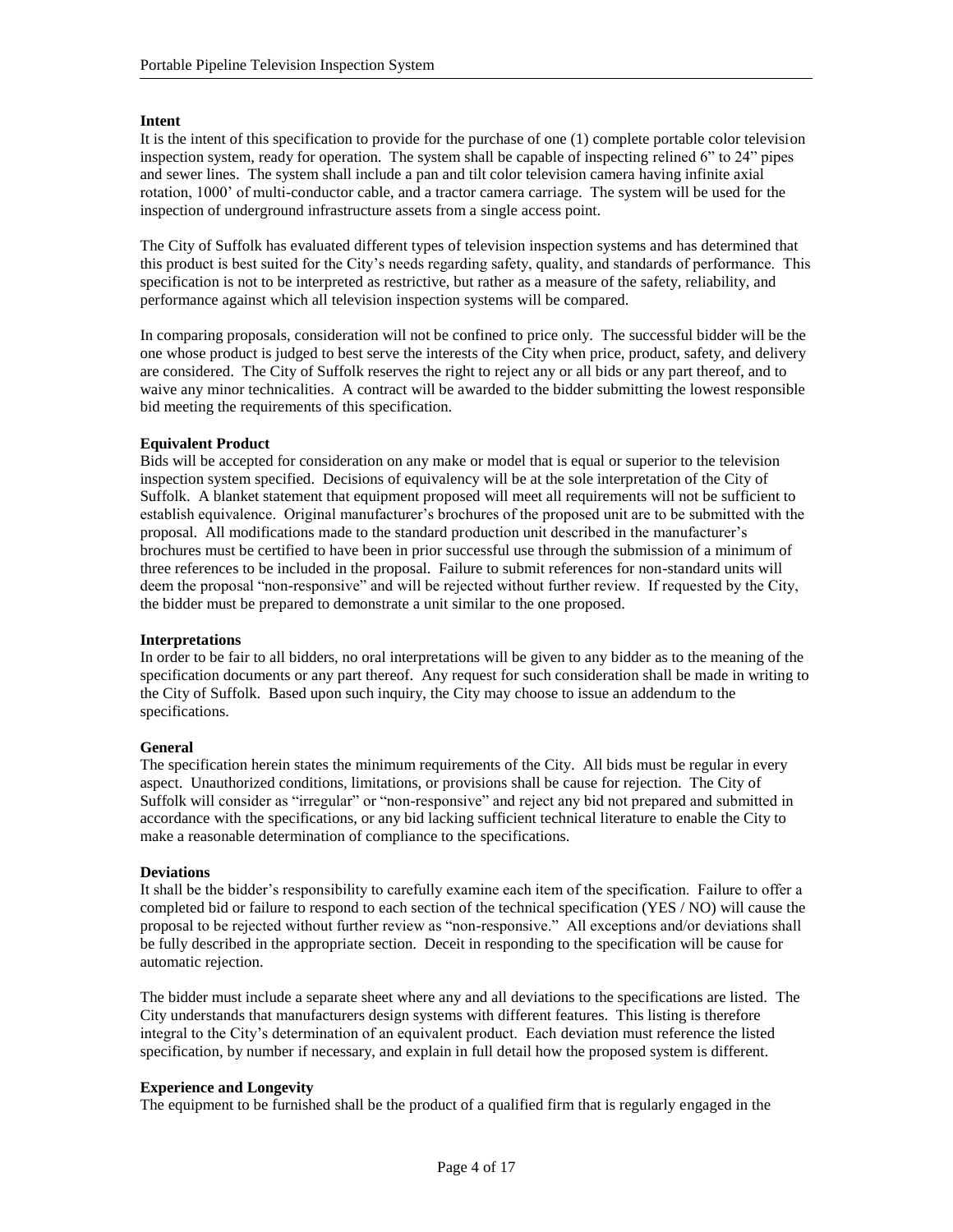manufacture and supply of this equipment. The successful bidder must supply a list of (6) users of the equipment specified. Of these references, 50% shall be private contractors and 50% shall be municipal customers.

### **Loan Equipment Program**

If the manufacturer's service center is unable to repair and have ready to return any component of the system within 48 hours of receipt from the purchaser, the service center shall have available loaner equipment for immediate shipment.

### **Bid Validity**

Bid and prices must be valid for a minimum of 60 days after the bid submission date.

#### **Bid Submission**

Each bidder is required to submit the following information with their bid. Please initial each item to confirm compliance.

A. Complete this bid specification package, checking "YES" to show compliance, or "NO" indicating a variance. Initial\_\_\_\_\_\_\_

| В.    | Submit the following technical information with the bid proposal: | ппиаг   |
|-------|-------------------------------------------------------------------|---------|
| a.    | Detailed component listing with quantities                        | Initial |
| b.    | Detailed system specifications                                    |         |
| c.    | Explanation of deviations, if necessary                           | Initial |
|       |                                                                   | Initial |
| d.    | Complete supplier information sheet(s)                            | Initial |
| $e$ . | User list                                                         |         |
|       |                                                                   | Initial |

#### **Bid Price Submittal Form**

### BASE BID EQUIPMENT

Bid Price = \$\_\_\_\_\_\_\_\_\_\_\_\_\_\_\_\_ (price in words) \_\_\_\_\_\_\_\_\_\_\_\_\_\_\_\_\_\_\_\_\_\_\_\_\_\_\_\_\_\_\_\_\_\_\_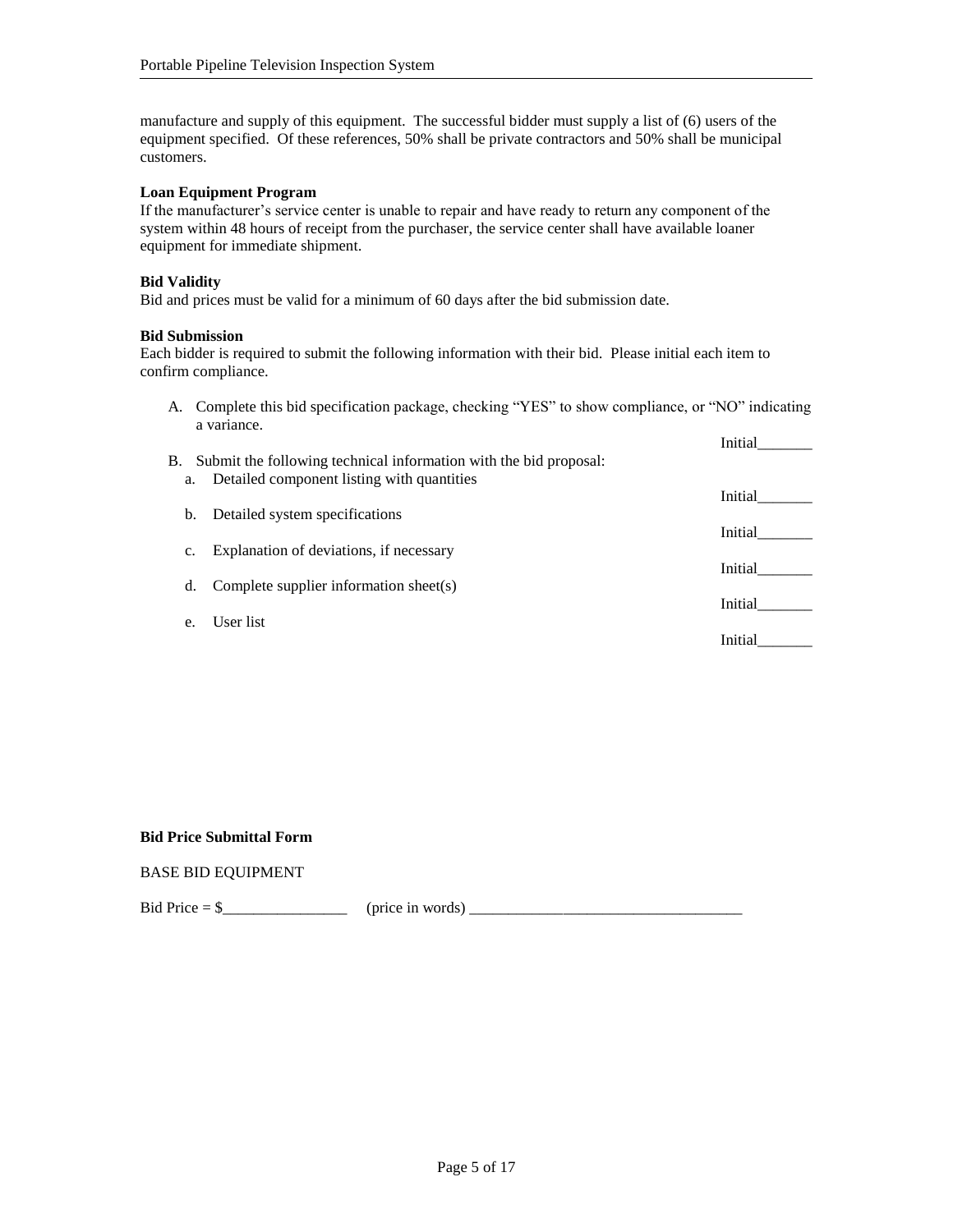| Delivery of system within ____________ days                                                                                                                                                                                                                                                                                                                                                   |  |
|-----------------------------------------------------------------------------------------------------------------------------------------------------------------------------------------------------------------------------------------------------------------------------------------------------------------------------------------------------------------------------------------------|--|
| Prices quoted valid for __________ days                                                                                                                                                                                                                                                                                                                                                       |  |
|                                                                                                                                                                                                                                                                                                                                                                                               |  |
| Company name: $\frac{1}{\sqrt{1-\frac{1}{2}}}\left\{ \frac{1}{2} + \frac{1}{2} + \frac{1}{2} + \frac{1}{2} + \frac{1}{2} + \frac{1}{2} + \frac{1}{2} + \frac{1}{2} + \frac{1}{2} + \frac{1}{2} + \frac{1}{2} + \frac{1}{2} + \frac{1}{2} + \frac{1}{2} + \frac{1}{2} + \frac{1}{2} + \frac{1}{2} + \frac{1}{2} + \frac{1}{2} + \frac{1}{2} + \frac{1}{2} + \frac{1}{2} + \frac{1}{2} + \frac$ |  |
| Address:                                                                                                                                                                                                                                                                                                                                                                                      |  |
|                                                                                                                                                                                                                                                                                                                                                                                               |  |
|                                                                                                                                                                                                                                                                                                                                                                                               |  |
|                                                                                                                                                                                                                                                                                                                                                                                               |  |
|                                                                                                                                                                                                                                                                                                                                                                                               |  |
|                                                                                                                                                                                                                                                                                                                                                                                               |  |

# **1.System Control Unit (SCU)**

- 1.1. A system control unit (SCU) shall be provided to control and distribute power to the TV system equipment specified. The SCU shall include the following features at a minimum:
	- 1.1.1. Hardigg-style ATA-rated polypropylene case with side handles
	- 1.1.2. Storage compartment in cover of case
	- 1.1.3. Modular component design to simplify repair and troubleshooting
	- 1.1.4. Approval through test spec UL1012 for power units
	- 1.1.5. Isolation transformer for clean downhole power signal source
	- 1.1.6. AC power cord with IEC connection and input breaker
	- 1.1.7. Mil-spec reel connector, weatherproof
	- 1.1.8. Connections for video recording device
	- 1.1.9. Parallel port for PC devices such as a printer or laptop computer
	- 1.1.10. 120VAC duplex GFI-protected outlet for auxiliary electrical devices
	- 1.1.11. Front face of unit shall include the following controls:
	- 1.1.12. Camera power switch
	- 1.1.13. Camera power breaker reset button
	- 1.1.14. Camera voltage adjustment dial, 0 to 150V DC
	- 1.1.15. Camera current adjustment dial
	- 1.1.16. Pan and tilt controller connection
	- 1.1.17. Auxiliary lighthead switch
	- 1.1.18. Lighthead power switch
	- 1.1.19. Lighthead power breaker reset button
	- 1.1.20. Lighthead lamp power selector
	- 1.1.21. Lighthead intensity dial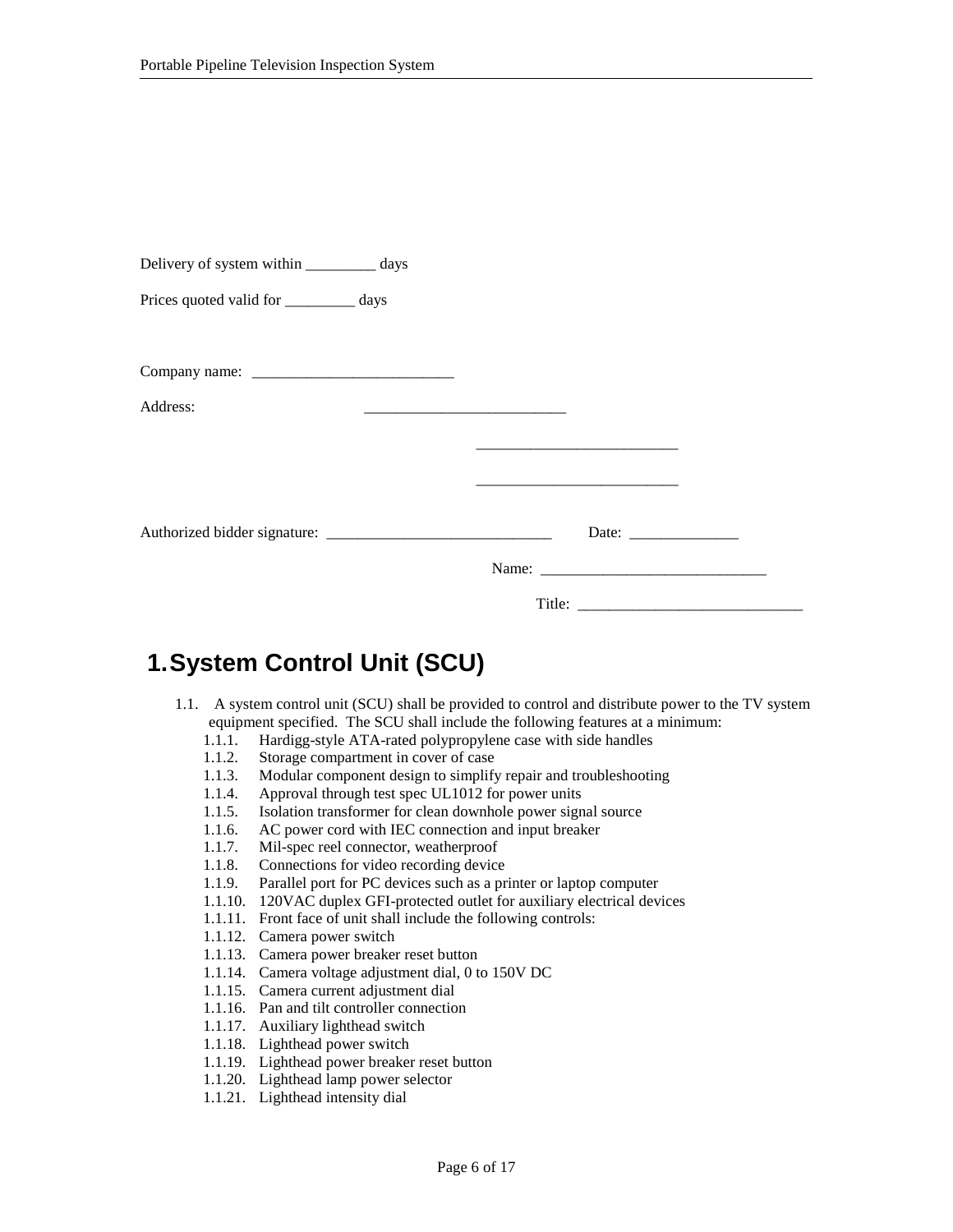- 1.1.22. Lighthead overcurrent warning light
- 1.1.23. Auxiliary lighthead controller connector
- 1.1.24. Auxiliary tractor controller connector
- 1.1.25. Diagnostic meters on front face of unit shall include:
- 1.1.26. Camera module voltage
- 1.1.27. Camera module current draw
- 1.1.28. Lighthead voltage
- 1.1.29. Lighthead current draw

#### **2. Input, Logging, and Report System**

- 2.1. The inspection system shall include a data display module and report writing system. This system is to place pipeline condition messages on the screen for recorded video. The system shall also be capable of writing simple inspection reports to a separately-supplied printer via a USB port.
- 2.2. System components shall include at a minimum:
	- 2.2.1. System control unit modular mount video character generator including:
		- 2.2.1.1. Power switch with indicator light
		- 2.2.1.2. Selection toggle switches for keyboard-free operation
		- 2.2.1.3. Microprocessor electronics and memory chip
		- 2.2.1.4. Industrial finish with permanent labels
		- 2.2.1.5. Keyed cable connections with locking devices
		- 2.2.1.6. LED cable footage display
		- 2.2.1.7. Incoming power of either 120VAC or 12VDC
	- 2.2.2. Interconnect cable for interface with any 10ppr encoder
	- 2.2.3. Full size QWERTY keyboard
- 2.3. The system shall have the following operational features at a minimum:
	- 2.3.1. Menu-driven on-screen instructions
	- 2.3.2. Minimum of 52 user-definable preset defect codes
	- 2.3.3. Stored memory shall not rely on battery backup
	- 2.3.4. Characters must be selectable in black or white text
	- 2.3.5. Footage must display in tenths of feet accuracy
	- 2.3.6. Basic screen display must include time, date, pull direction, (3) lines of user-definable text, and current footage. The characters must be movable to different on-screen user-preferred locations.
- 2.4. The reporting function shall include user-definable fields for the following header data:
	- 2.4.1. (3) lines of user-definable text
	- 2.4.2. Inspection date
	- 2.4.3. Area
	- 2.4.4. Location
	- 2.4.5. Upstream manhole
	- 2.4.6. Downstream manhole
	- 2.4.7. Supervisor
	- 2.4.8. Sewer type
	- 2.4.9. Surface
	- 2.4.10. Inspection length
	- 2.4.11. Pipe type
	- 2.4.12. Pipe size
	- 2.4.13. Pipe length
	- 2.4.14. Operator
	- 2.4.15. Inspection
	- 2.4.16. Work order
- 2.5. Defects can then listed individually with footage and associated pre-programmed code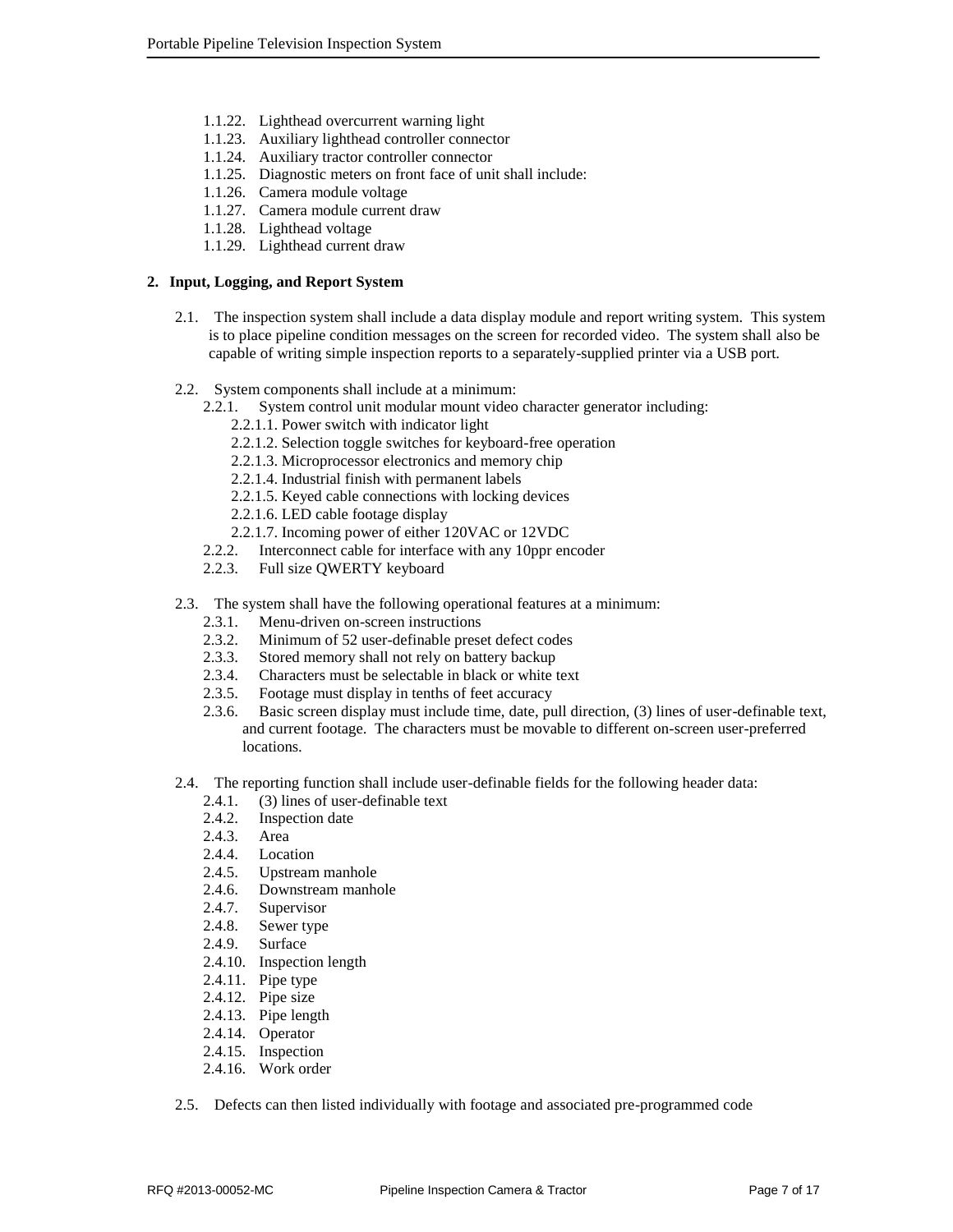# **3.PVR Recorder**

3.1. The system shall include a PVR video recording unit. The recorder shall be able to record an analog video input and convert it into an MPEG4 compressed video file. An internal rechargeable battery shall be able to power the unit for a minimum of 9 hours when recording video. The unit shall be included with a minimum 8GB storage device. The storage device shall allow transfer to any computer, preferably via USB 2.0 port. Three levels of video quality shall be available, 320x240 resolution / 22 hours, 640x480 resolution / 11 hours, or 720x480 / 6 hours.

### **4. Pan and Tilt Zoom Camera**

- 4.1. A color pan and tilt view camera shall be supplied. The camera shall use directional long-life-rated LED light sources to provide adequate pipe wall illumination in sizes up to 36".
- 4.2. The camera shall have the following operational features:
	- 4.2.1. Usable in 6" relined pipes and larger
	- 4.2.2. Transmits a color video signal through at least 1000' of multi-conductor cable
	- 4.2.3. Designed with solid-state circuitry to withstand shock and vibration
	- 4.2.4. Operates in climatic conditions from at least 0°C to 50°C with 100% RH
- 4.3. The camera module shall have the following electronic features:
	- 4.3.1. Color Super HAD CCD, ⅓"
	- 4.3.2. Collection matrix of 768h x 494v pixels, total of 379,392
	- 4.3.3. 480h TV lines of resolution
	- 4.3.4. NTSC color image scanning 525 lines a 60Hz, 2:1 interlaced
	- 4.3.5. Minimum illumination sensitivity of 0.14lux, with (4) user-selectable preset shutter settings
	- 4.3.6. Automatic light-compensating iris, with manual override
	- 4.3.7. White balance optimization with minimum (4) user-selectable presets
	- 4.3.8. Regulated DC power input range of 18-36V
	- 4.3.9. Software resident on upgradeable EEPROM
	- 4.3.10. 4.2 ~ 42mm, f1.8 zoom lens, 10x optical, 4x digital, 40:1 total zoom
	- 4.3.11. Proportionally slowed camera movements when zooming
	- 4.3.12.  $\frac{1}{2}$  to  $\infty$  automatic focus, with manual override

The City of Suffolk has evaluated different cameras and has determined that the following characteristics must be present in the camera electronics to be acceptable:

- Minimum light sensitivity of 0.1lux or better
- Camera software upgrades
	- 4.4. The camera chassis shall have the following electromechanical features:
		- 4.4.1. Overall length of 8" or less
		- 4.4.2. Head diameter of 3¼" or less
		- 4.4.3. Stainless steel and anodized aluminum construction
		- 4.4.4. Infinite camera head axial rotation
		- 4.4.5. Pan and tilt angle to view backward a minimum of 45˚
		- 4.4.6. Simultaneous pan/tilt and rotational motions
		- 4.4.7. Military-rated gold slip ring contacts
		- 4.4.8. Scratchproof sapphire camera window
		- 4.4.9. Sealed keyed military connector with gold plated contacts
		- 4.4.10. DC motors with planetary gears, ball bearings, power all camera motions, with clutches to protect from overloads and impacts
		- 4.4.11. Redundant dirt and pressure seals at all moving joints
		- 4.4.12. Automatic home feature to upright forward viewing, with forks at sides of camera head
		- 4.4.13. Qty.6 minimum user-selectable location presets
		- 4.4.14. Qty.2 minimum user-selectable scanning presets
		- 4.4.15. Fast-check LED indicator for low camera head pressure

The City of Suffolk has evaluated different cameras and has determined that the following characteristics must be present in the camera mechanisms to be acceptable: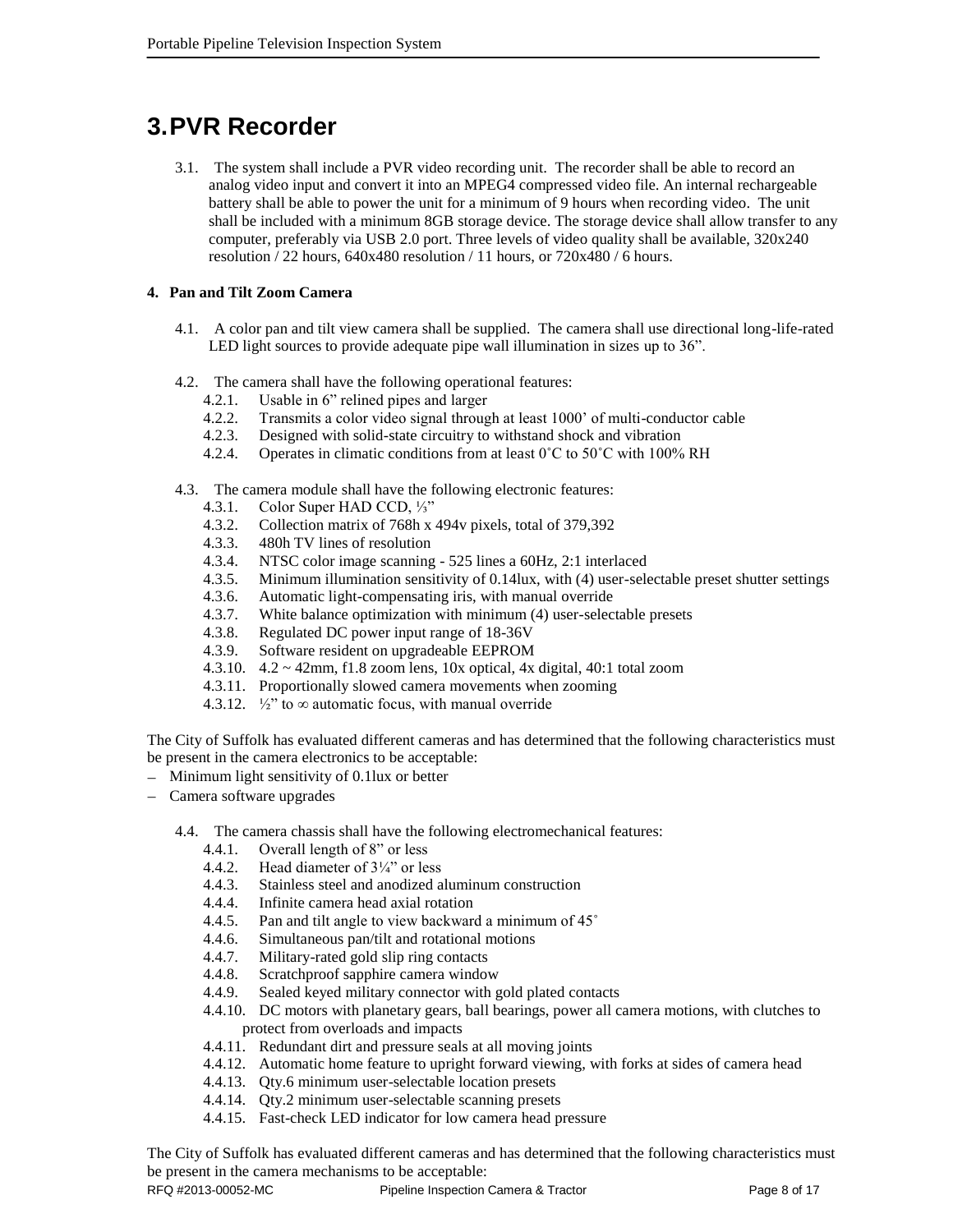- Infinite camera head axial rotation
- Forks at side of camera head at home position, allowing easier negotiations of pipeline sags  $\overline{\phantom{0}}$ 
	- 4.5. The camera lighting system shall have the following features:
		- 4.5.1. Light emitting diode (LED) light sources, lifetime rated for 10,000 hours of use
		- 4.5.2. A maintenance-free directional true color warm white LED module for operation up to 36" pipelines
		- 4.5.3. Maintenance-free forward facing true color warm white LED modules, positioned in the arms of the camera
		- 4.5.4. Field-replaceable polycarbonate LED windows

The City of Suffolk has evaluated different cameras and has determined that a 10,000-hour life rated LED light source is the only acceptable light source. Cameras that offer lighting through any style incandescent bulb with substantially shorter life ratings will be deemed unacceptable.

- 4.6. The camera shall be equipped with the following diagnostic and safety features:
	- 4.6.1. Internally pressurized with dry nitrogen to a minimum of 15psi
	- 4.6.2. An EIA color bar test chart display
	- 4.6.3. A set of diagnostic telemetry, including:
	- 4.6.4. Camera module regulated Voltage
	- 4.6.5. Light head current
	- 4.6.6. Camera model, serial number, and software revision level
	- 4.6.7. Internal camera head pressure
	- 4.6.8. Operating hours

The City of Suffolk has evaluated different cameras and has determined that only cameras with the aforementioned safety devices are acceptable.

- 4.7. The camera shall include a field pressurization kit including:
	- 4.7.1. Dry nitrogen pressurized container
	- 4.7.2. Pressure delivery regulator
	- 4.7.3. Pressure meter for system
	- 4.7.4. Pressure delivery trigger
	- 4.7.5. Enclosed valve port design

The City of Suffolk has evaluated different cameras and has determined that only cameras with an enclosed pressurization valve port will be considered acceptable. Cameras that employ a design that allows a standard automotive-type air chuck to be attached shall be deemed unacceptable due to the possibility of overpressurizing the system without proper equipment.

- 4.8. The camera controller shall have the following features:
	- 4.8.1. Joystick controller for camera head pan/tilt and rotational movements
	- 4.8.2. Switch for manual focus override (in/out)
	- 4.8.3. Switch for manual iris override (open/close)
	- 4.8.4. Switch for diagnostic telemetry display (on/off)
	- 4.8.5. Switch for camera home position
	- 4.8.6. Desktop model, with cable connection to rear of PCU

#### **5. Wheel Drive Steerable Transporter**

- 5.1. A remotely controlled steerable wheeled transporter shall be supplied. The transporter system shall be able to propel an inspection camera through relined 6" to 24" pipes to a distance of up to 1000' from point of entry.
- 5.2. The transporter shall have the following operational features:
	- 5.2.1. Usable in 6" relined pipes and larger
	- 5.2.2. Capable of lifting the camera head a minimum of 4"
	- 5.2.3. Capable of free-wheeling, allowing retrieval by cable and reel combination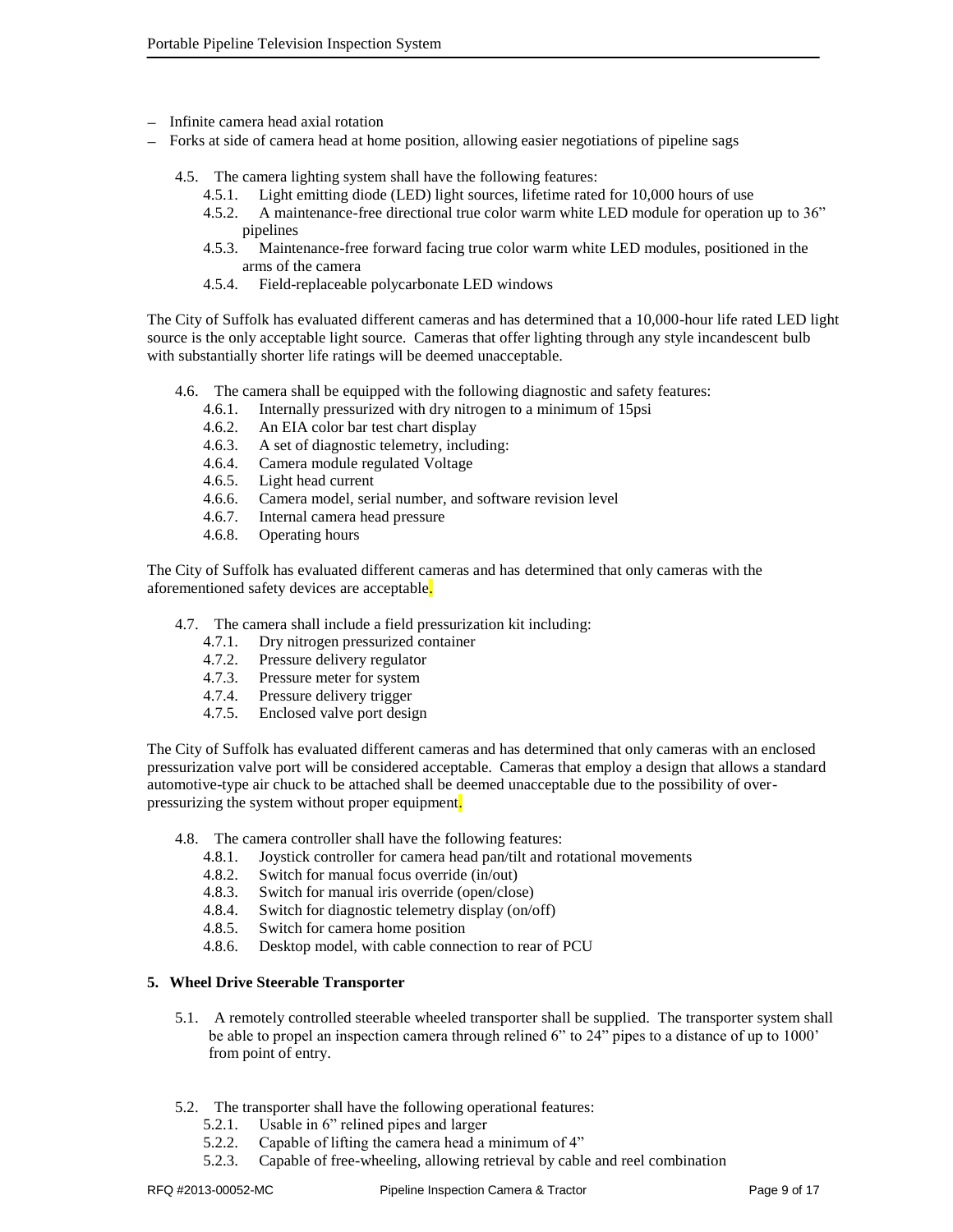- 5.2.4. Capable of driving around debris or other obstacles in a pipeline
- 5.2.5. Capable of transporting a standard pan and tilt or mini-mainline camera

### 5.3. The transporter shall have the following electronic features:

- 5.3.1. Continuous duty rated brushless drive motors, (1) motor per side
- 5.3.2. Transporter shall accept controls from system power control unit transmitted through a maximum of 1000' of cable
- 5.3.3. Complete solid-state design
- 5.3.4. Articulated rear cable connector for added cable strain relief
- 5.3.5. Rearward viewing color camera with LED lighting, for viewing behind tractor during and inspection
- 5.3.6. Integral 512 Hz transmitting beacon
- 5.3.7. Auxiliary LED lighthead for use in large pipes

### 5.4. The transporter shall have the following mechanical features:

- 5.4.1. Maximum overall length of 16" including rear connector and miniature camera
- 5.4.2. Forward attachment for mounting miniature pan and tilt camera
- 5.4.3. Replaceable O-ring seals at all field-serviceable joint locations
- 5.4.4. Manually-operated camera lifting mechanism, 4" minimum rise
- 5.4.5. A transmission that includes:
- 5.4.6. Gears in oil bath for maximum cooling and lubrication
- 5.4.7. Neutral position to freewheel during retrieval
- 5.4.8. Heavy duty worm drive gear to absorb drive line shock
- 5.4.9. An enclosed drive train that includes:
- 5.4.10. (Qty.6) 3" wheels for use in 6" relined pipe
- 5.4.11. (Qty.4) 4" wheels for use in 8" to 18" un-relined lines
- 5.4.12. (Qty.4) 4" wheels with extended hubs for use in 10" pipes and larger
- 5.4.13. (Qty.4) 5" wheels with extended hubs for use in 12" pipes and larger
- 5.4.14. (Qty.2) 3" wheels with carbide grit impregnation
- 5.4.15. (Qty.2) 4" wheels with carbide grit impregnation
- 5.4.16. (Qty.4) 4" wheels with carbide grit impregnation and extended hubs
- 5.4.17. (Qty.4) 5" wheels with carbide grit impregnation and extended hubs
- 5.4.18. All wheels must be interchangeable with a single fastener

The City of Suffolk has evaluated different transporters and has determined that the following characteristics must be present in the transporter mechanisms to be acceptable:

- Articulated rear cable connector  $\overline{\phantom{0}}$
- Overall length less than  $16$ "
- Rear viewing camera to prevent cable entanglements
- Freewheeling capability during retrieval
	- 5.5. The transporter shall include a field pressurization kit including:
		- 5.5.1. Dry nitrogen pressurized container
		- 5.5.2. Pressure delivery regulator
		- 5.5.3. Pressure meter for system
		- 5.5.4. Pressure delivery trigger
		- 5.5.5. Enclosed valve port design

The City of Suffolk has evaluated different cameras and has determined that only cameras with an enclosed pressurization valve port will be considered acceptable. Cameras that employ a design that allows a standard automotive-type air chuck to be attached shall be deemed unacceptable due to the possibility of overpressurizing the system without proper equipment.

- 5.6. The transporter controller shall have the following features:
	- 5.6.1. Power distribution device for portable systems
	- 5.6.2. Handheld joystick controller for directional control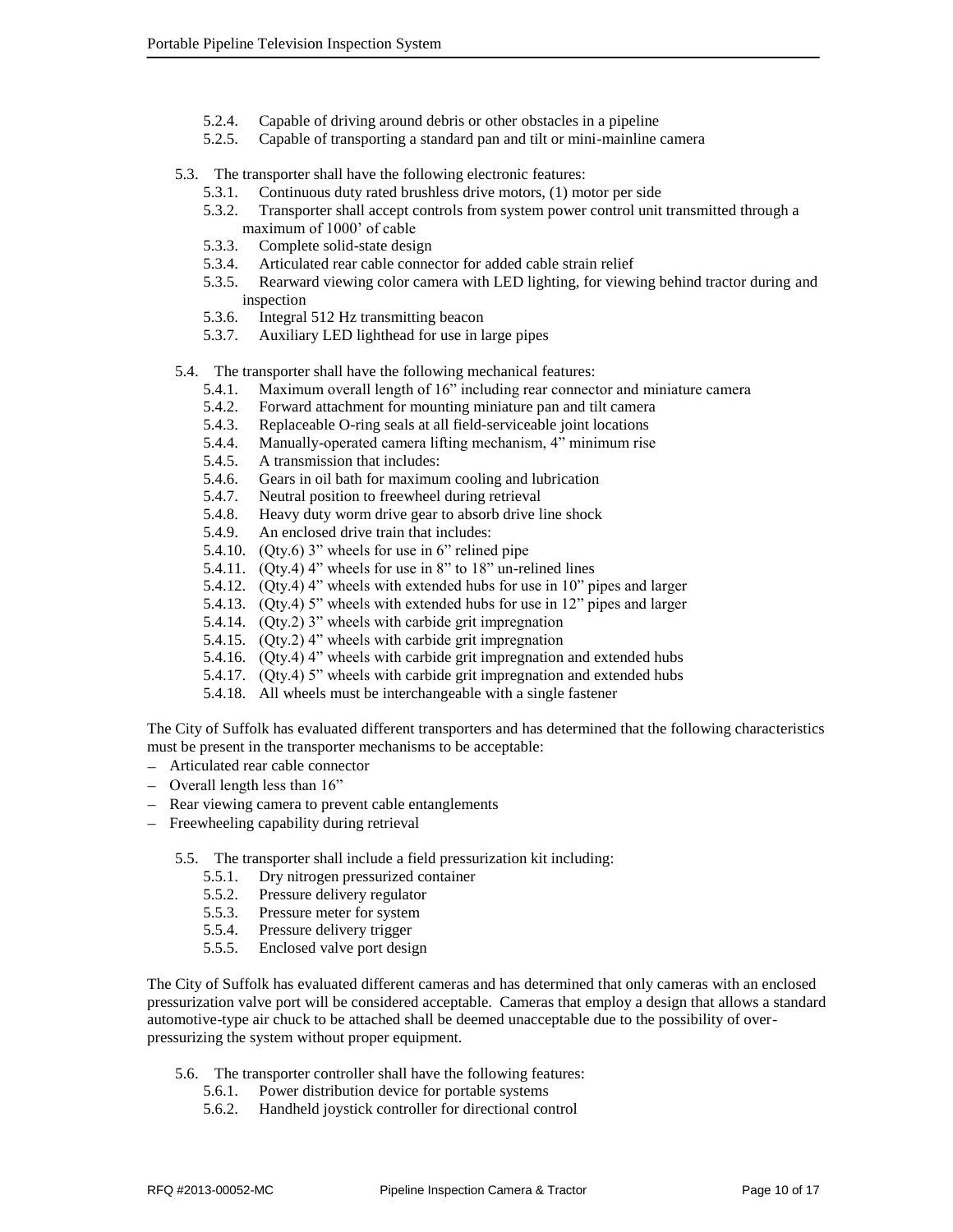- 5.7. A spare parts kit shall be included with the unit that includes all parts that are expected to be replaced in the field. The kit shall also include any tools that are regularly needed in the servicing of the transporter.
- 5.8. The camera and transporter shall be shipped with a damage-resistant case. The case shall include a foam cradle, with solid exterior construction.

### **6. Transmission Cable and Reel System**

- 6.1. A portable reel with multi-conductor cable shall be supplied. The cable shall be used for closed circuit video transmission as well as retrieval of the downhole equipment. The reel shall be capable of providing adequate force to the cable for equipment retrieval.
- 6.2. The reel shall have the following features:
	- 6.2.1. Aluminum construction with anodized finish
	- 6.2.2. Cable storage drum and frame handles
	- 6.2.3. Overall dimensions 16" x 22" x 21" maximum in any direction
	- 6.2.4. 120V AC motor
	- 6.2.5. Motorized retrieval speed of at least 180 fpm
	- 6.2.6. Clutch system with freewheeling capability and manual override
	- 6.2.7. Mechanical drive chain between clutch and drum
	- 6.2.8. All chains and linkages enclosed and safety labeled
	- 6.2.9. Low friction greased bearings to minimize drag
	- 6.2.10. Cable level wind that automatically lays cable evenly across drum with manual override
	- 6.2.11. Mechanical footage meter mounted on level wind
	- 6.2.12. Footage encoder to send electronic footage data to display system,  $\pm 2\%$  accuracy minimum
	- 6.2.13. Sealed continuous gold contact slip ring assembly with the following features:
	- 6.2.14. Voltage range from 1μV to 460V
	- 6.2.15. Current range from 1nA to 25A
	- 6.2.16. Pulse DC frequencies to 100MHz
	- 6.2.17. Corrosion proof and maintenance free
	- 6.2.18. 12 circuits minimum
	- 6.2.19. Control panel with speed and direction controls
	- 6.2.20. Drop down cable guide with directional roller and locking positions

The City of Suffolk has evaluated different reels and has determined that the following characteristics must be present in the reel to be acceptable:

- Gold contact slip rings
- All mechanical drive mechanism (drives with solenoids are deemed unacceptable)
- Enclosed drive assembly
- Free wheeling capability
- 180 feet per minute minimum retrieval speed
	- 6.3. The cable shall have the following features:
		- 6.3.1. Continuous length of 1000' minimum
		- 6.3.2. Diameter of 0.28" minimum
		- 6.3.3. Rated breaking strength of 1200 pounds minimum
		- 6.3.4. Outer jacket of low-friction abrasion-resistant material
		- 6.3.5. Continuous length terminated at resin-free 12-pin connector
		- 6.3.6. Construction of (10) separate conductors of adequate gauge for delivering power and control signals to downhole equipment
		- 6.3.7. Termination to field-replaceable resin-free sealed tapered connector
	- 6.4. The cable shall also include a repair kit for repairing the termination.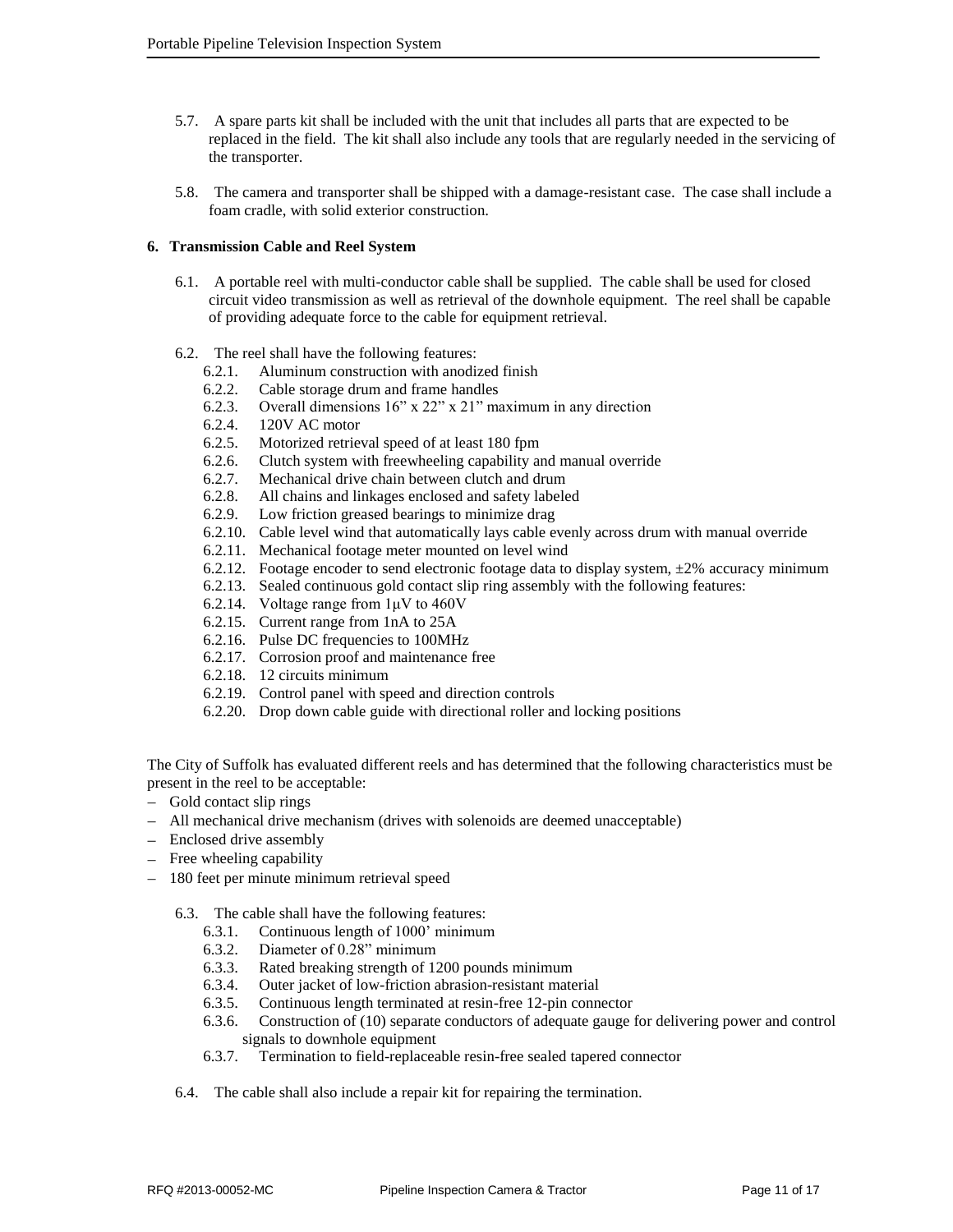# **7.Downhole Guide System**

- 7.1. A downhole guide system shall be supplied for guiding and protecting the cable between the inspection system and the pipe. The system shall include the following devices at a minimum:
- 7.1.1. Topside roller with aluminum roller and steel frame
- 7.1.2. Downhole roller with aluminum rollers and steel frame, quick-lock detachable
- 7.1.3. (Qty. 30') of fiberglass poles for attaching to downhole roller, quick-lock detachable sections
- 7.1.4. Hook for attaching to poles allowing for roller to be hung from manhole ring
- 7.1.5. Extraction pole assembly for lifting equipment from manhole or culvert, including:
- 7.1.6. Tractor lifting eye with attachment hardware
- 7.1.7. (Qty. 3) quick-lock detachable reinforced fiberglass poles

### **8. Training**

8.1. Within 30 days of delivery, a qualified factory representative shall fully instruct appointed personnel in the operation and maintenance of the sewer inspection equipment specified. At a minimum, this instructional course shall be one (1) day in duration. Topics covered shall include operational procedures, maintenance procedures, and safety procedures. Data handling procedures shall also be discussed, tailored to the data system specified.

### **9. Instructional Materials**

- 9.1. The following instructional materials must be delivered with the system:
- 9.1.1. Master set of equipment manuals, matched to specified system equipment, including any a ftermarket equipment installed
- 9.1.2. Copy set of equipment manuals, TV system only, matched to specified system equipment
- 9.1.3. Manufacturer's parts catalog

#### **10. Maintenance Kit**

- 10.1. A maintenance kit shall be included with delivery of the system. This kit shall include all the necessary common tools needed in the normal course of maintenance of the TV system equipment specified. Tools should include at a minimum:
	- 10.1.1. Adjustable wrench
	- 10.1.2. Combination wrench set
	- 10.1.3. Allen wrench set
	- 10.1.4. Side cutter pliers
	- 10.1.5. Long nose pliers
	- 10.1.6. Channel lock pliers
	- 10.1.7. Vise-Grip pliers
	- 10.1.8. Screwdriver set including flat blade and Phillips
	- 10.1.9. 5/16 nutdriver
	- 10.1.10. Soldering iron
	- 10.1.11. Roll of 60/40 resin core solder
	- 10.1.12. Multimeter with AC and DC voltage, resistance, and continuity signal
	- 10.1.13. Wire cutter with terminal crimper
	- 10.1.14. Utility knife
	- 10.1.15. Electrical tape

### **11. Warranty**

11.1. The TV inspection system shall be warranted against manufacturing defects for a period of (12) months from the date of delivery at a minimum. Any installed equipment warranties that extend beyond this period (e.g. a vehicle 36 month / 36000 mile warranty) shall be passed on to the City of Suffolk by the TV system manufacturer.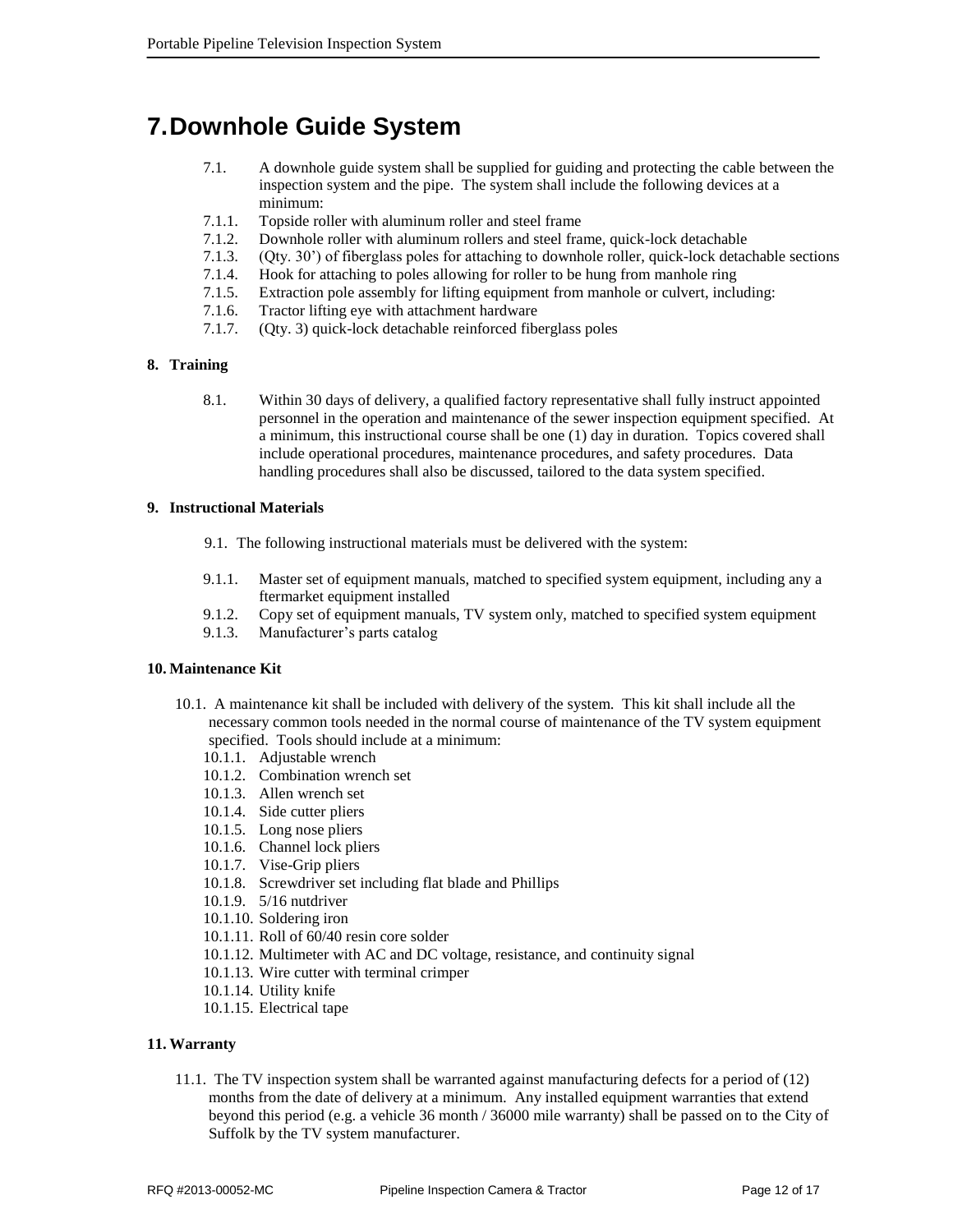### **12. Delivery**

12.1. The system shall be delivered to the City of Suffolk in first-class operating condition. Acceptance of the system shall be subject to inspection and approval by City personnel.

Exceptions: Note all differences on an attachment titled "Exceptions"

### **4.0 CONTRACT TERMS AND CONDITIONS**

### 4.1 License Requirement

All firms doing business in the City of Suffolk are required to be licensed in accordance with the City of Suffolk business license ordinance.

Wholesale and retail merchants without a business location in the City of Suffolk are exempt from this requirement. Any questions concerning business licenses should be directed to the Commissioner of the Revenue's Office, telephone (757) 514-4260.

- 4.2 Ethics In Public Contracting (SEC 2.2-4367 ET. SEQ. CODE OF Virginia By submitting a bid, the bidder certifies that their bid is made without collusion or fraud and that they have not offered or received any kickbacks or inducements from any other bidder, supplier, manufacturer or subcontractor in connection with their bid, and that they have not conferred on any public employee having official responsibility for this procurement transaction any payment, loan subscription, advance, deposit of money, services or anything of more than nominal value, present or promised, unless consideration of substantially equal or greater value was exchanged.
- 4.3 Immigration Reform and Control Act Of 1986: By submitting a bid, bidders certify that they do not and will not during the performance of this contract employ illegal alien workers or otherwise violate the provisions of the federal immigration Reform and Control Act of 1986.
- 4.4 Debarment Status: By submitting a bid, bidders certify that they are not currently debarred by the Commonwealth of Virginia from submitting bids or proposals on contracts for the type of goods and/or services covered by this solicitation, nor are they an agent of any person or entity that is currently so debarred.
- 4.5 Antitrust Rights: By signing this bid, the bidder assigns to the City any all rights that it may have under the antitrust laws of the United States and the Commonwealth of Virginia in any way arising from or pertaining to this bid. This provision is remedial in nature and is to be liberally construed by any court in favor of the City.
- 4.6 Anti-collusion statement: The bidder certifies by signing this Invitation of Bid that this bid is made without prior understanding, agreement, or accord with any other person or firm submitting a bid for the same goods and/or services and that this bid is in all respects bona fide, fair, and not the result of any act of fraud or collusion with another person or firm engaged in the same line of business or commerce. Any false statement hereunder may constitute a felony and can result in a fine and imprisonment, as well as civil damages.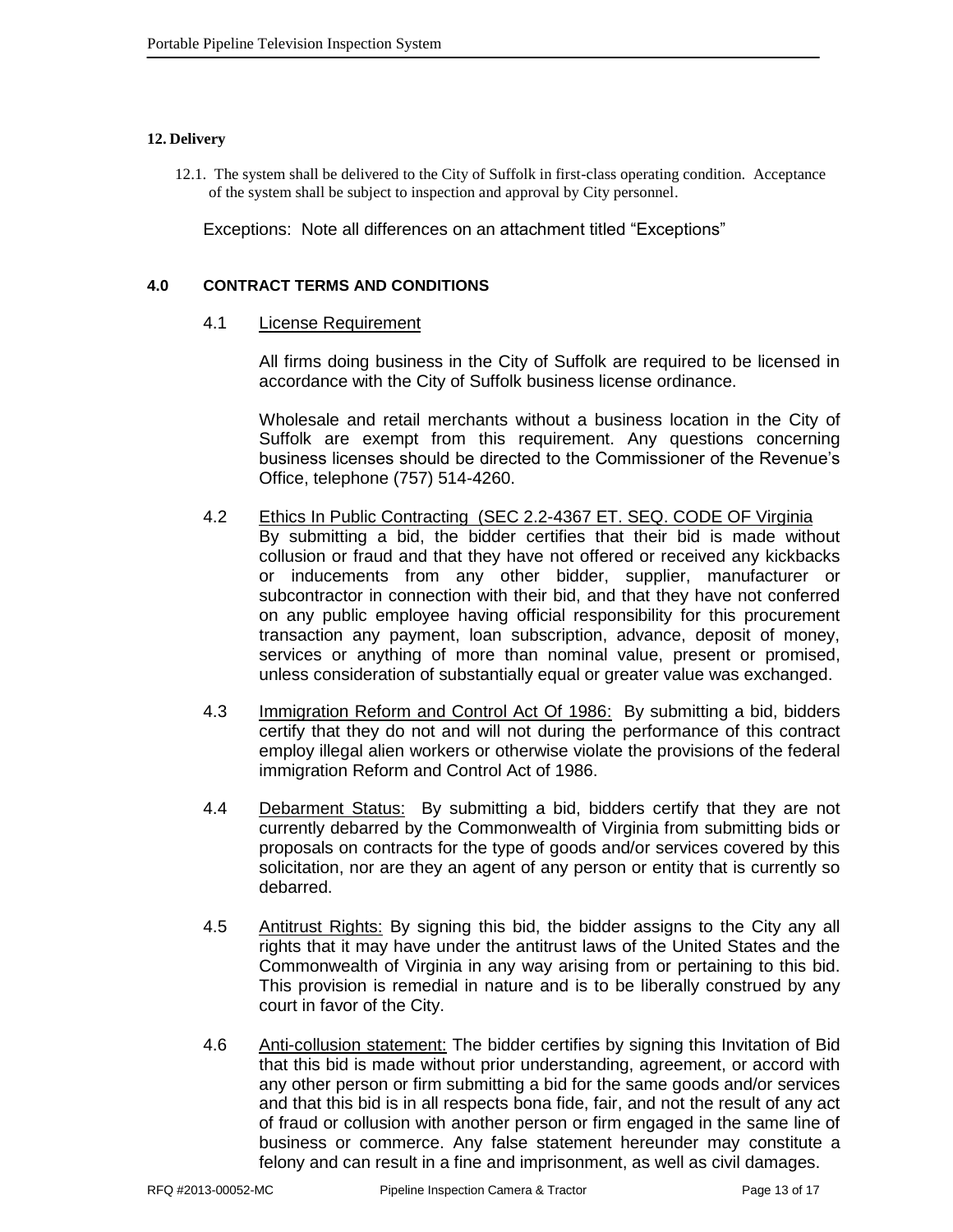4.7 Drug-Free Workplace: During the performance of this contract, the contractor agrees to (1) provide a drug-free workplace for the contractor's employees; (2) post in conspicuous place, available to employees and applicants for employment, a statement notifying employees that the unlawful manufacture, sale, distribution, dispensation, possession, or use of a controlled substance or marijuana is prohibited in the contractor's workplace and specifying the actions that will be taken against employees for violations of such prohibition; (3) state in all solicitation or advertisement for employees placed by or on behalf of the contractor that the contractor maintains a drug-free workplace; and (4) include the provisions of the foregoing clauses in every subcontract or purchase order of over \$10,000, so that the provisions will be binding upon each subcontractor or vendor.

For the purposes of this section, *"drug-free workplace"* means a site for the performance of work done in connection with a specific contract awarded to a contractor, the employees of whom are prohibited from engaging in the unlawful manufacture, sale, distribution, dispensation, possession or use of any controlled substance or marijuana during the performance of the contract.

4.8 Exemption from Taxes: The City is exempt from State Sales Tax and Federal Excise Tax. Tax Exemption Certificate indicating the City's tax exempt status will be furnished by the City of Suffolk.

### 4.9 Faith Based Organization: **City of Suffolk does not discriminate against faith-based organizations.**

4.10 Bidder Qualification: Only bids from established contractors for work similar in scope to work herein shall be considered; the City reserves the right to request specific reference information prior to award. Bidder shall demonstrate that he has adequate and appropriate manpower, tools and equipment to respond and perform in accordance with the provisions herein.

The City may, at its option, disqualify a bidder and reject his bid for cause. Reasons deemed to be sufficient for this action shall include, but not be limited to, the following:

- Evidence of collusion among bidders
- Receipt of more than one bid on any project from an individual, or  $\bullet$ from a corporation. This restriction does not apply to subcontractors
- Default on any previous contract
- For unreasonable failure to complete a previous contract within the specified time or for being in arrears on an existing contract without reasonable cause for being in arrears
- Inability to perform as revealed by an investigation of the Bidder's  $\bullet$ financial statement, experience and/or plant and equipment
- 4.11 Substitutions: NO substitutions or cancellations permitted after award without written approval by the Purchasing Agent.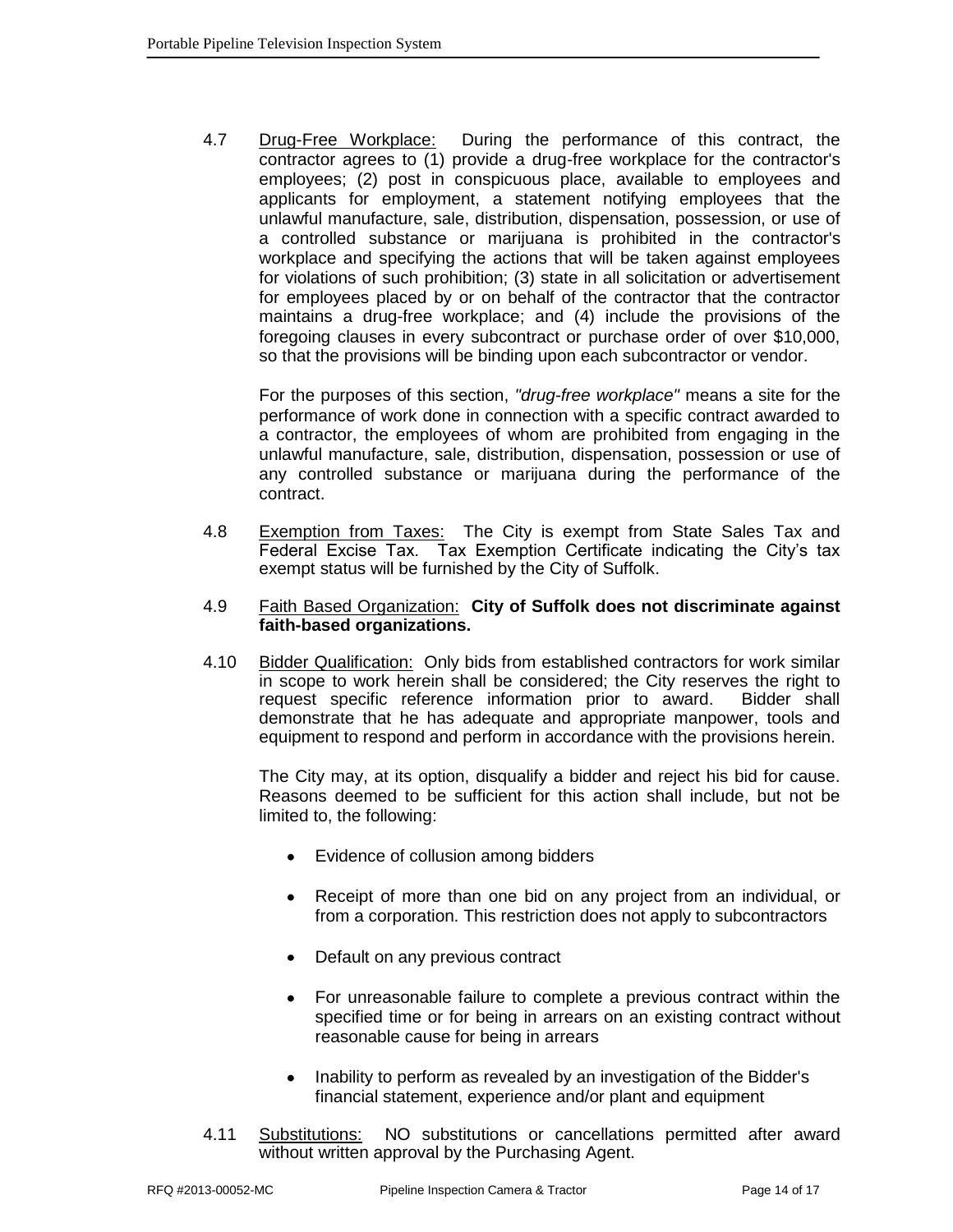## 4.12 Method of Payment

Contractor shall submit invoices in duplicate for each delivery, such statement to include detailed breakdown of all charges, and shall be based on completion of tasks or deliverables.

Invoices shall be submitted to using departments.

Upon acceptance of work, the City will render payment within forty-five (45) days of receipt of invoice.

Individual contractors shall provide their social security numbers, and proprietorships, partnerships, and corporations shall provide their federal employer identification number on the pricing form.

The City prefers to make payments by the City's Purchasing Card, or by FTP. Please advise if you will accept such payments: Yes No

- 4.13 Assignment of Contract: This contract may not be assigned in whole or in part without the written consent of the Purchasing Agent.
- 4.14 Severability: If any part, term, or provision of this agreement, shall be found by the Court to be legally invalid or unenforceable, then such provision or portion thereof, shall be performed in accordance with applicable laws. The invalidity or unenforceability of any provision or portion of any contract document shall not affect the validity of any other provision or portion of the contract document.
- 4.15 Applicable Laws: This contract shall be governed in all respects by the laws of the Commonwealth of Virginia. Any judicial action shall be filed in the Commonwealth of Virginia, City of Suffolk.
- 4.16 Hold Harmless Clause: The Contractor shall, during the term of the contract, indemnify and hold harmless the City of Suffolk from and against any and all losses, damages, claims, fines, penalties, suits and costs, including bodily injury or death of any person(s), or loss or damage to property, as well as fines, assessments and penalties imposed by any authority which may arise out of any violations of law by, and all acts and omissions of the Contractor, the Contractor's agents, employees occurring in connection with the products, completed operations, and other services covered herein.
- 4.17 Safety: All contractors and subcontractors performing services for the City are required and shall comply with all Occupational Safety and Health Administration (OSHA), State and City Safety and Occupational Health Standards and any other applicable rules and regulations. Also all contractors and subcontractors shall be held responsible for the safety of their employees and any unsafe acts or conditions that may cause injury or damage to any persons or property within and around the work site area under this contract.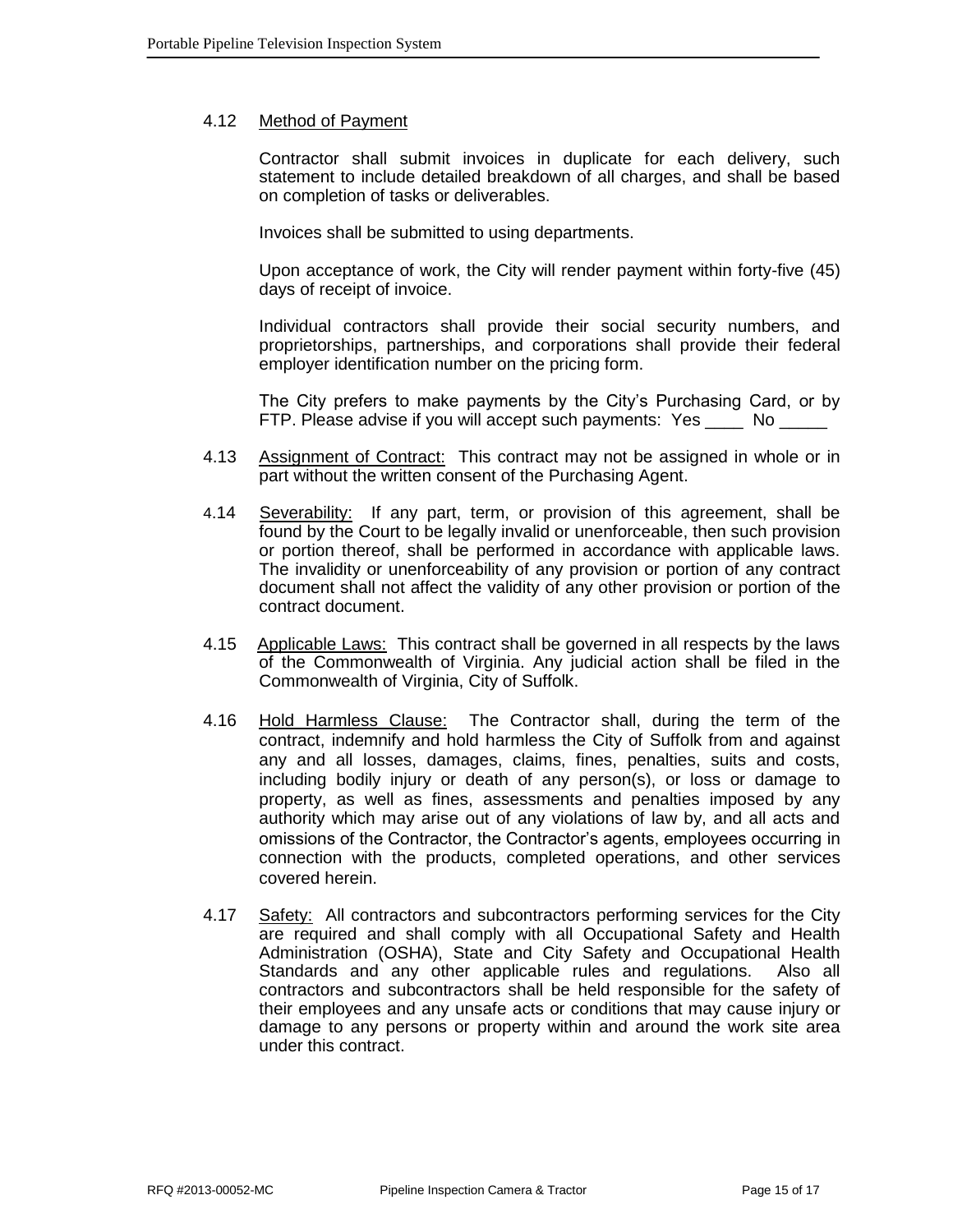4.18 Anti-Discrimination: By submitting their bids, bidders certify to the City that they will conform to the provisions of the Federal Civil Rights Act of 1964, as amended, as well as the Virginia Fair Employment Contracting Act of 1975, as amended, where applicable, the Virginians with Disabilities Act, the Americans with Disabilities Act and 2.2-4311 of the Virginia Public Procurement Act (VPPA). If the award is made to a faith-based organization, the organization shall not discriminate against any recipient of goods, services, or disbursements made pursuant to the contract on the basis of the recipient's religion, religious belief, refusal to participate in a religious practice, or on the basis of race, age, color, gender or national origin and shall be subject to the same rules as other organizations that contract with public bodies to account for the use of the funds provided; however, if the faith-based organization segregates public funds into separate accounts, only the accounts and programs funded with public funds shall be subject to audit by the public body. (Code of Virginia 2.2.4343.1E).

In every contract over \$10,000 shall include the following provisions:

- 1. During the performance of this contract, the contractor agrees as follows:
	- a. The contractor will not discriminate against any employee or applicant for employment because of race, religion, color, sex, national origin, age, disability, service disabled veterans or any other basis prohibited by state law relating to discrimination in employment, except where there is a bona fide occupational qualification reasonably necessary to the normal operation of the contractor. The contractor agrees to post in conspicuous places, available to employees and applicants for employment, notices setting forth the provisions of this nondiscrimination clause.
	- b. The contractor, in all solicitations or advertisements for employees placed by or on behalf of the contractor, will state that such contractor is an equal opportunity employer.
	- c. Notices, advertisements and solicitations placed in accordance with federal law, rule or regulation shall be deemed sufficient for the purpose of meeting these requirements.
- 2. The contractor will include the provisions of No. 1 above in every subcontract or purchase order over \$10,000, so that the provisions will be binding upon each subcontractor or vendor.